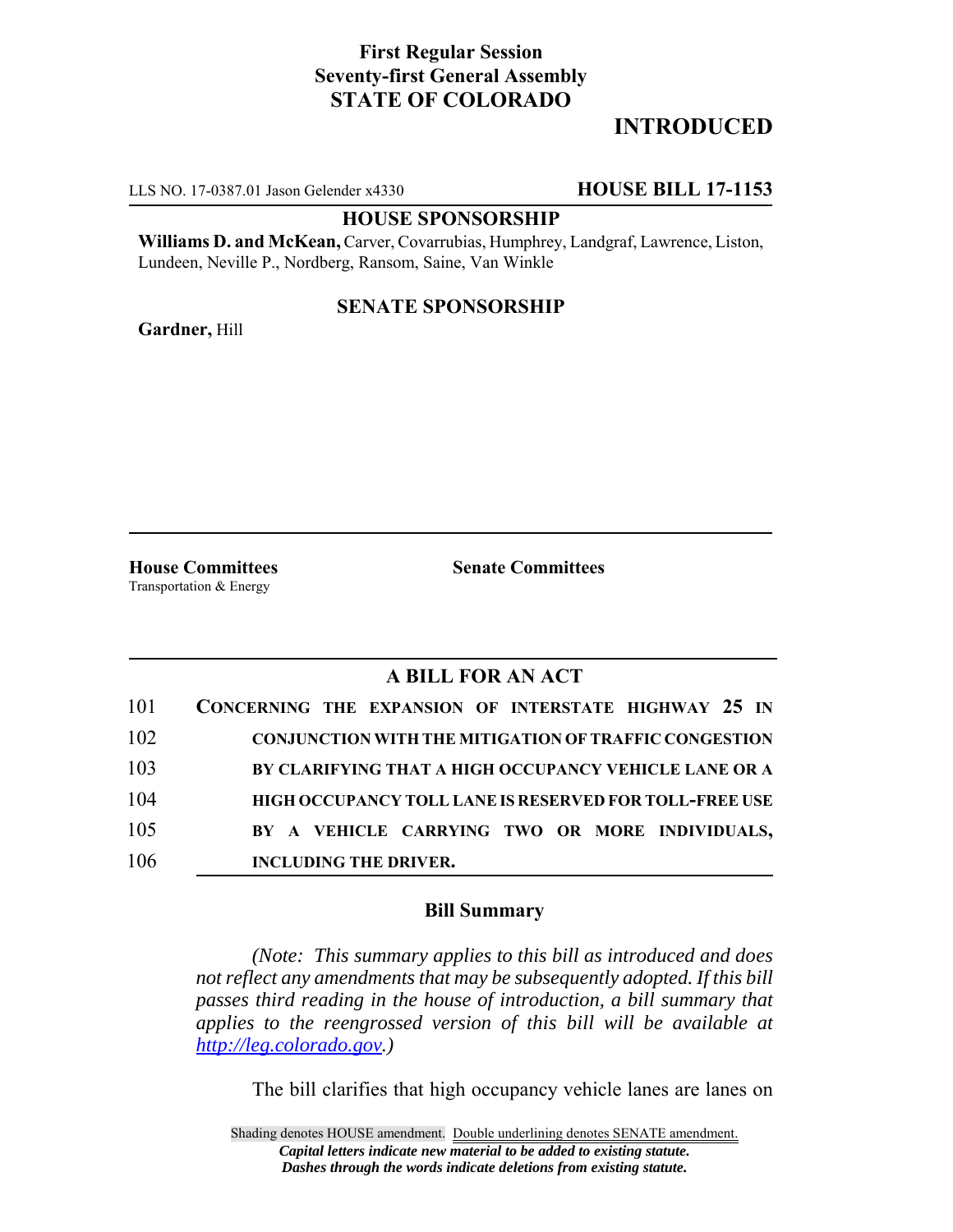which a vehicle carrying 2 or more individuals, including the driver, may travel and that high occupancy toll lanes are lanes on which a vehicle carrying fewer than 2 individuals, including the driver, must pay a toll. The bill also raises the priority of currently unfunded projects to expand the capacity of interstate highway 25 between the town of Castle Rock and the town of Monument and between state highway 14 and state highway 66 (high priority projects) by:

- Requiring the department of transportation (CDOT) to put the high priority projects above all other unfunded projects on its priority list for project funding;
- ! Requiring all federal money received by CDOT that the federal government does not require to be allocated for other projects and that CDOT has not previously allocated for other projects to be used to fund the high priority projects before being used to fund other projects; and
- ! Requiring any environmental studies or other studies required to be completed before the high priority projects may begin to be completed no later than 6 months following the effective date of the bill and prohibiting study findings from being used to prevent the high priority projects from being undertaken.
- 1 *Be it enacted by the General Assembly of the State of Colorado:*
- 
- 2 **SECTION 1.** In Colorado Revised Statutes, 42-4-1012, **amend**
- 3 (1)(a) and (1)(b)(II) as follows:
- 

## 4 **42-4-1012. High occupancy vehicle (HOV) and high occupancy**

 **toll (HOT) lanes.** (1) (a) The department of transportation and local authorities, with respect to streets and highways under their respective jurisdictions, may designate exclusive or preferential lanes for vehicles 8 that carry a specified number of persons TWO OR MORE INDIVIDUALS, 9 INCLUDING THE DRIVER. The occupancy level of vehicles and the time of day when lane usage is restricted to high occupancy vehicles, if 11 applicable, shall MUST be designated by official traffic control devices. (b) (II) The high occupancy toll lane shall MUST be a lane for use

13 by vehicles carrying less than the specified number of persons FEWER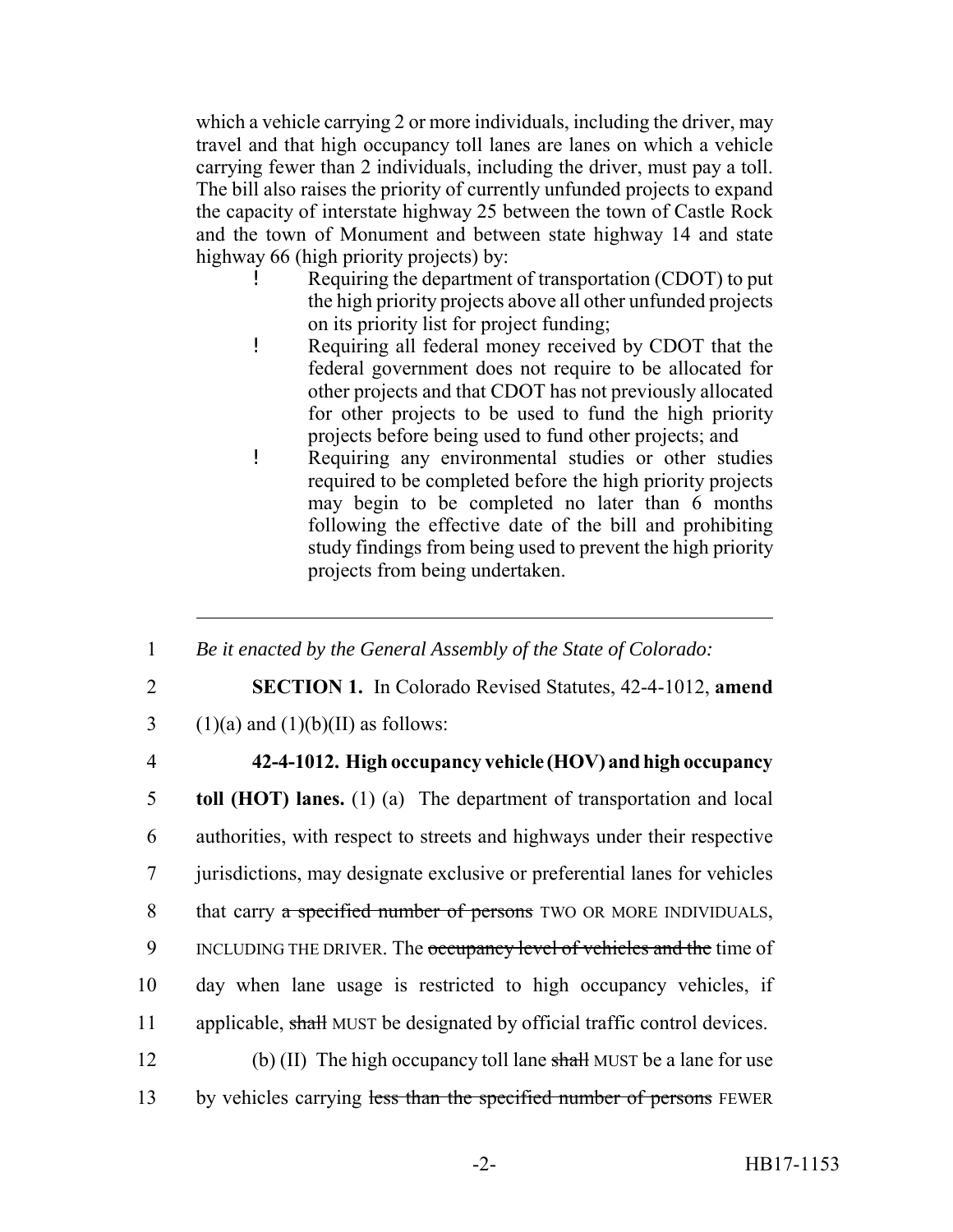1 THAN TWO INDIVIDUALS, INCLUDING THE DRIVER, for such THE high occupancy vehicle lane that pay a specified toll or fee.

 **SECTION 2.** In Colorado Revised Statutes, 43-4-808, **amend** 4  $(1)(a)$  as follows:

 **43-4-808. Toll highways - special provisions - limitations.** (1) The transportation enterprise or any partner of the enterprise operating surface transportation infrastructure that is a toll highway under the terms of a public-private partnership shall, in operating the toll highway:

 (a) Ensure unrestricted access by all vehicles to the toll highway and shall not require that a particular class of vehicles travel upon the toll highway; except that the enterprise or its partner may designate one or more highway lanes for high-occupancy vehicle use BY VEHICLES CARRYING TWO OR MORE INDIVIDUALS, INCLUDING THE DRIVER, only and may restrict access to vehicles carrying hazardous materials or other vehicles to the extent necessary to protect the health and safety of the public; and

 **SECTION 3.** In Colorado Revised Statutes, **add** 43-1-125 as follows:

 **43-1-125. Prioritization of interstate 25 capacity expansion projects.** (1) NOTWITHSTANDING ANY OTHER PROVISION OF LAW, RULE OF THE DEPARTMENT, ACTION OF THE COMMISSION, OR PREVIOUSLY DEVELOPED TRANSPORTATION PROJECT PRIORITIZATION LIST, ON AND 24 AFTER THE EFFECTIVE DATE OF THIS SUBSECTION (1):

 (a) THE DEPARTMENT SHALL PRIORITIZE UNFUNDED CAPACITY EXPANSION PROJECTS FOR PORTIONS OF INTERSTATE 25 BETWEEN THE TOWN OF CASTLE ROCK AND THE TOWN OF MONUMENT AND BETWEEN